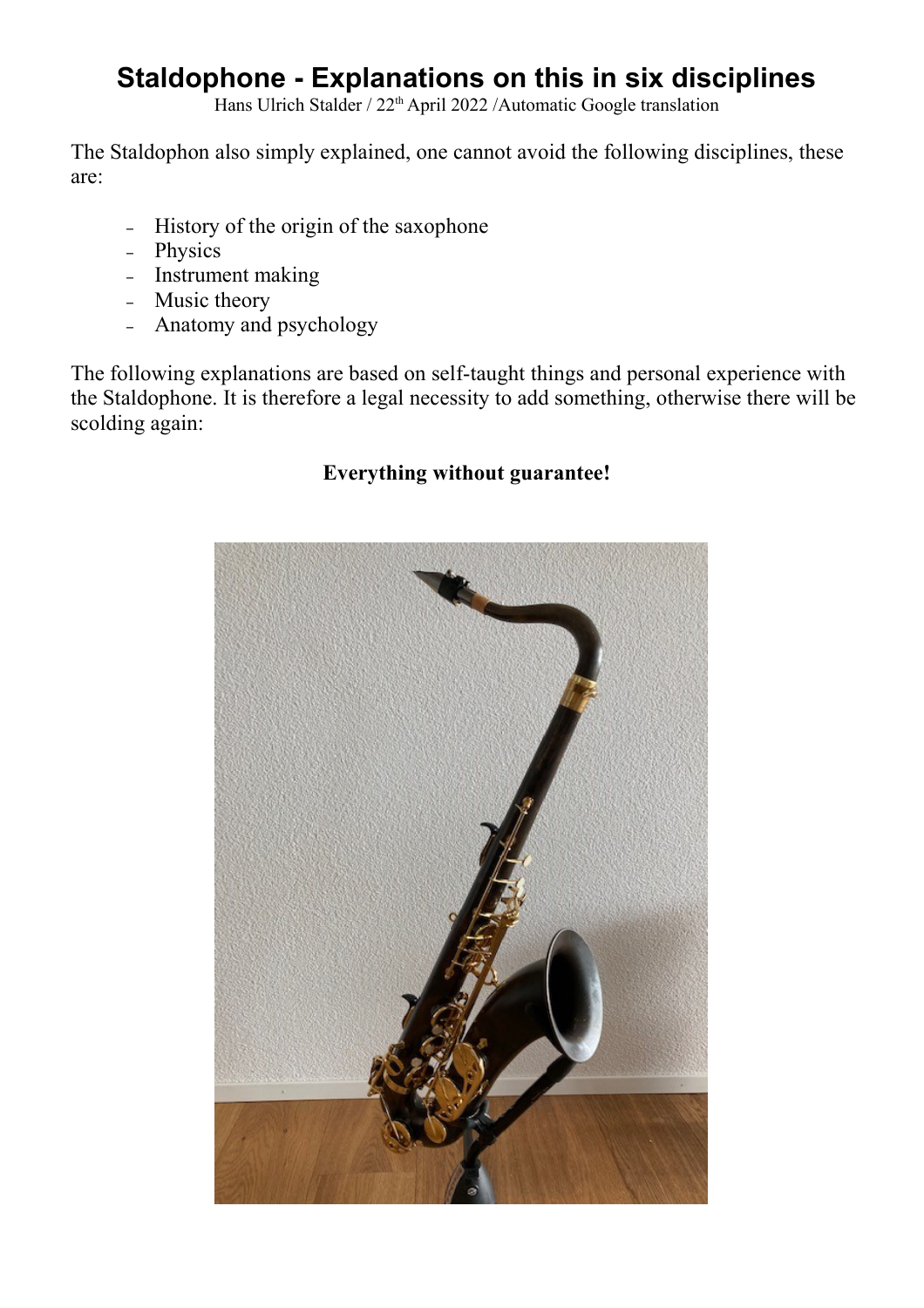## **History of the origin of the saxophone**

The history of the saxophone tells us that Adolphe Sax originally equipped the saxophone with a cup mouthpiece - which was common for overtone instruments at the time (19th century). It is also undisputed that Adolphe Sax had his sights set on military bands around the world with the new instrument, because a lot of money could have been made with it. This means that such an instrument shouldn't place too high demands on the musician (ashes on my head). Consequently, Adolphe Sax turned away from building a pure overtone instrument (author's personal conclusion). Ultimately, he even equipped the saxophone with a reed mouthpiece. As a logical consequence, he developed a complicated mechanism that made it easier for the musician to play the upper register. This is so that the musician does not have to worry about the more than 20 individual tone holes that have now been created.



Perhaps it is presumptuous to say that the Staldophone actually corresponds to the originally planned saxophone. In other words, from saxophone to Staldophone and back again. However, with even fewer holes and buttons. For the Staldophone, this meant that the fingering chart developed away from that of the saxophone.

# **Physics**

In order for a pipe to produce a sound, the air in the pipe must vibrate. With wind instruments, this is done by blowing air into the mouthpiece (whereby the air is also made to vibrate).

From a physical point of view, the saxophone, and consequently also the staldophone, is a closed tube (technically: covered). One also has to accept the fact that due to the conical construction of the tube (here the horn), the end of the tube with regard to the sound comes to lie far outside the tube construction. This causes the tenor saxophone to sound about 30 Hertz lower than the calculation results in. The same condition applies length-relevant to all other notes where the horn end is forced by an open key. If you take the length of the stretched horn (all keys open) and calculate the lowest note, the instrument effectively sounds an octave lower than the calculation results (since closedend tubes only oscillate a half-wave). In order for the end of the horn to be recognized as such, a sufficiently large hole is a prerequisite, or a corresponding sequence of holes is necessary. Otherwise, the tone will only be lowered or only the timbre will change. Ergo, the further up the hole is, the smaller it can be. As a blow-over aid (into the overtones), the saxophone has small holes at the top that can be opened with keys. These were entirely omitted from the Staldophon.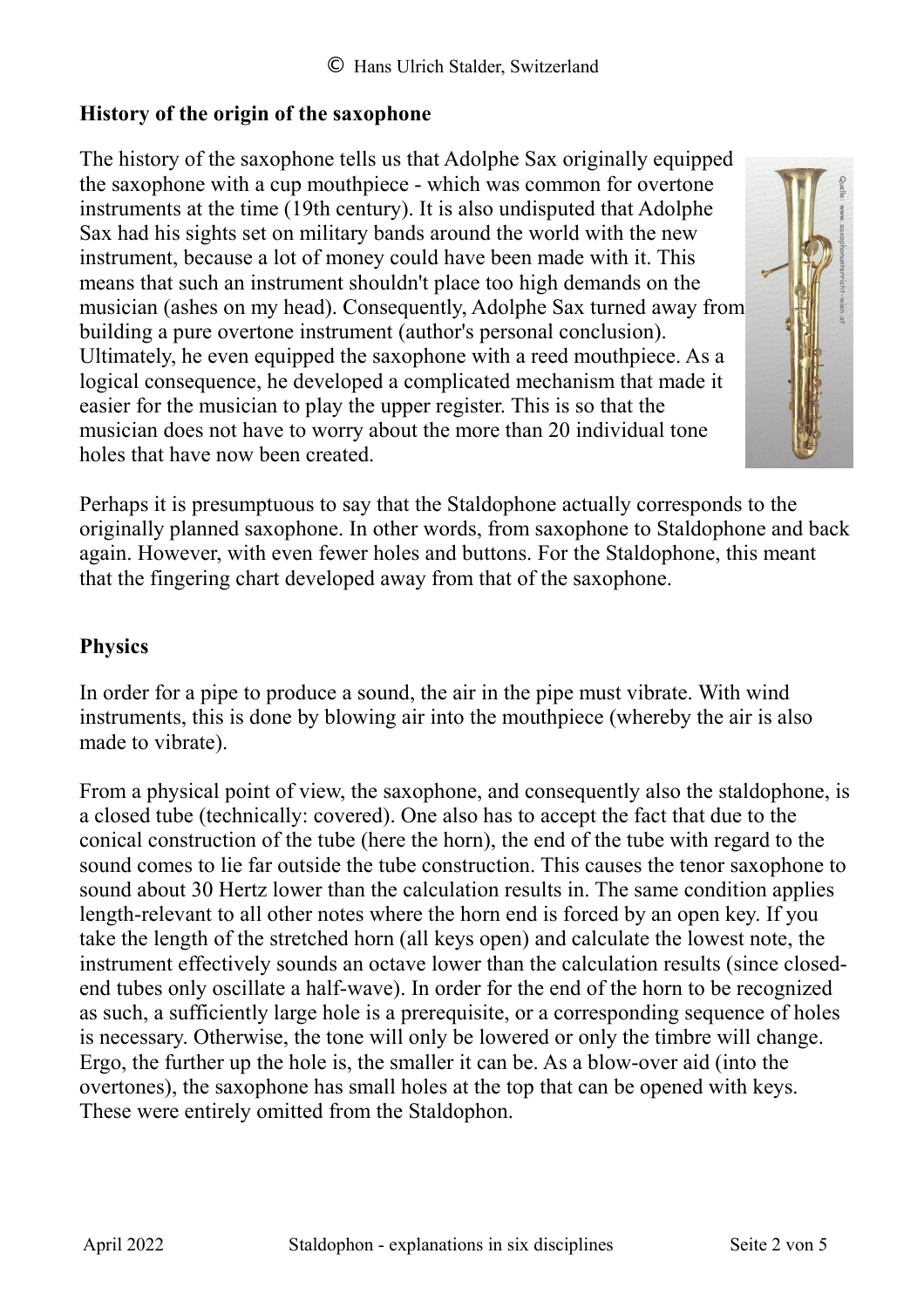The overtones are another important topic, these are also called partials. Tones generated by a musical instrument always sound with several tones, in other words, each tone is a tone – from this the series of overtones is formed. This means that the overtones always resonate from the fundamental tone, but with different intensities depending on the instrument. Overtone instruments use this effect to play in the upper pitches (namely with over-blowing). Here is an example: if a fundamental tone is played on an overtone instrument (saxophone or Staldophone), the next overtone (the octave) can also be played (ie over-blowing) without changing the grip. The next overtone is then a fifth higher (the twelfth), it continues with the double octave, etc. Conclusion, the distances from overtone to overtone become smaller and smaller as you go up. In relation to the horn, it is a reality that each instrument has its own preferences (preferences) in the upper register at which frequency it sounds. In other words, not every overtone can be played so easily (this can even be different within the same instrument group). Anatomy and psychology come into play so that the intonation can still be played correctly.

The statement mentioned at the beginning that the horn is closed on one side needs to be specified. In the case mentioned, it concerns the physical vibration behavior of the horn. The "closed" side is effectively closed by the almost closed mouthpiece. With woodwind instruments, such as the Staldophone, a connection to the player is created via the mouthpiece with the vibrating wooden reed, and this forms the relationship between the instrument and the human being. Again, refer to the Anatomy and Psychology chapters to understand the implications.

#### **Instrument making**

The Staldophon has a simple key and flap mechanism, which also results in less weight. In addition, the Staldophon has only ten perforations on the instrument. In order to make the handling of the Staldophon safer, the upper thumb rest was also realized with a sliding thumb hook.

The physical and music-theoretical conditions make it impossible to position the tone holes in the correct place in every case and for every octave (see also the chapter on music theory). In addition, the theoretically calculated holes should be infinitely small anyway. This is in contradiction to the previously mentioned necessary hole sizes. On the Staldophon, each key is assigned to a tone hole key. Each individual hole can therefore be opened or closed as desired. This makes it possible to let different timbres sound. In addition, poorly responding overtones can be helped a little by slightly lifting a single key. Conclusion, practically every wind instrument is the result of many compromises.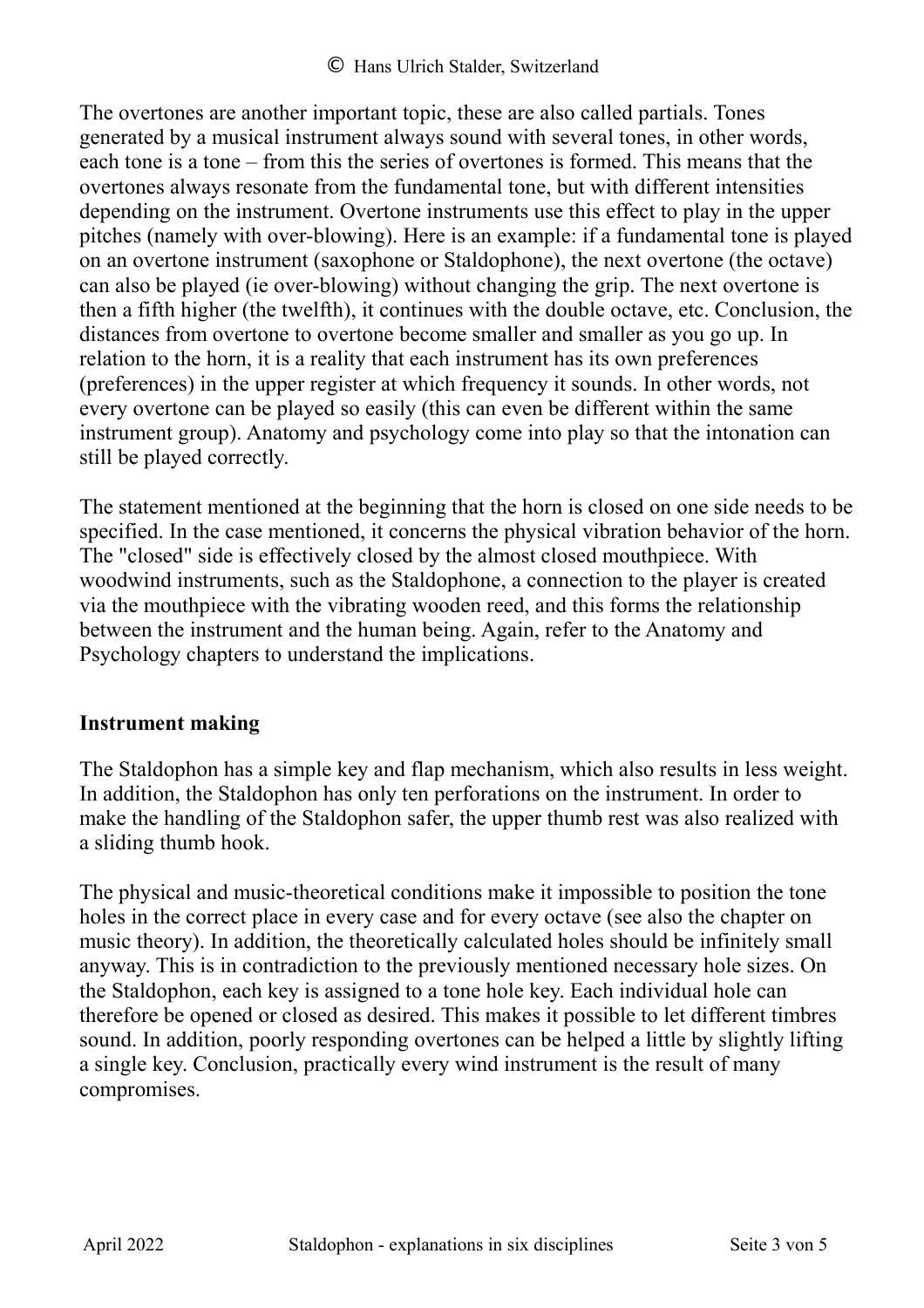#### **Music theory**

Today's keyboard instruments, such as the piano, are based on tempered temperament. This means that the error compared to a "pure" intonation of a scale is somewhat distributed over all tones. In principle, horns make it possible to play "purely" (for the reasons mentioned, however, the tone holes cannot be in the theoretically correct position in this regard). Seen over several octaves, this problem is also amplified. Since, as already mentioned, the distances from overtone to the next higher overtone of the same fundamental tone are becoming smaller and smaller, it is theoretically possible that an overtone falls exactly on a "tempered" tone. In practice, however, sometimes the overtone of another fundamental has to be played. This means that the fundamental tone on which it is based not only has to be grasped, but the announced overtone must also be "pulled" to the desired level (more on this in the next chapter).

#### **Anatomy and psychology**

The mouthpiece is the interface between the wind instrument and the human being. With the reed mouthpiece, this is placed against the upper incisors and enclosed with the lips. This is the basic requirement that air can be blown into the mouthpiece at all. Since no two mouths are the same, the individual application technique begins here. And how do you basically learn the overtone technique?

A good prerequisite is to already have the intended tone in mind. So, shape your mouth into a pointed kissing mouth, like blowing out a match - or rather a storm lighter! Blow loosely into the mouthpiece until you hear a tone without straining. Now simply push the larynx up a little – but who knows how to push the larynx up? This succeeds to some extent by thinking an "iiih", downwards an "oooh" and a different timbre an "uuuh". A clear case of self-defeating. And don't forget to bulge your stomach outwards with a lot of air (do not press). To do this, let your arms hang relaxed and dreamily close your eyes and practice, practice, practice. Hopefully you have found a suitable mouthpiece for your skill level with a wooden plate that is not too hard. Mouthpieces and wooden plates are available in a wide variety of designs. These must be adjusted from time to time according to the skill level, but there is no guarantee of rapid improvement.

Teeth and bones conduct vibrations differently, and the positions of the lips and jaws are also different. Tongue, throat, larynx, lungs, chest, diaphragm and abdomen also contribute to sound. In addition, the player's idea of the sound comes into play. So if you want to learn the Staldophone, it's a good idea to give yourself plenty of time.